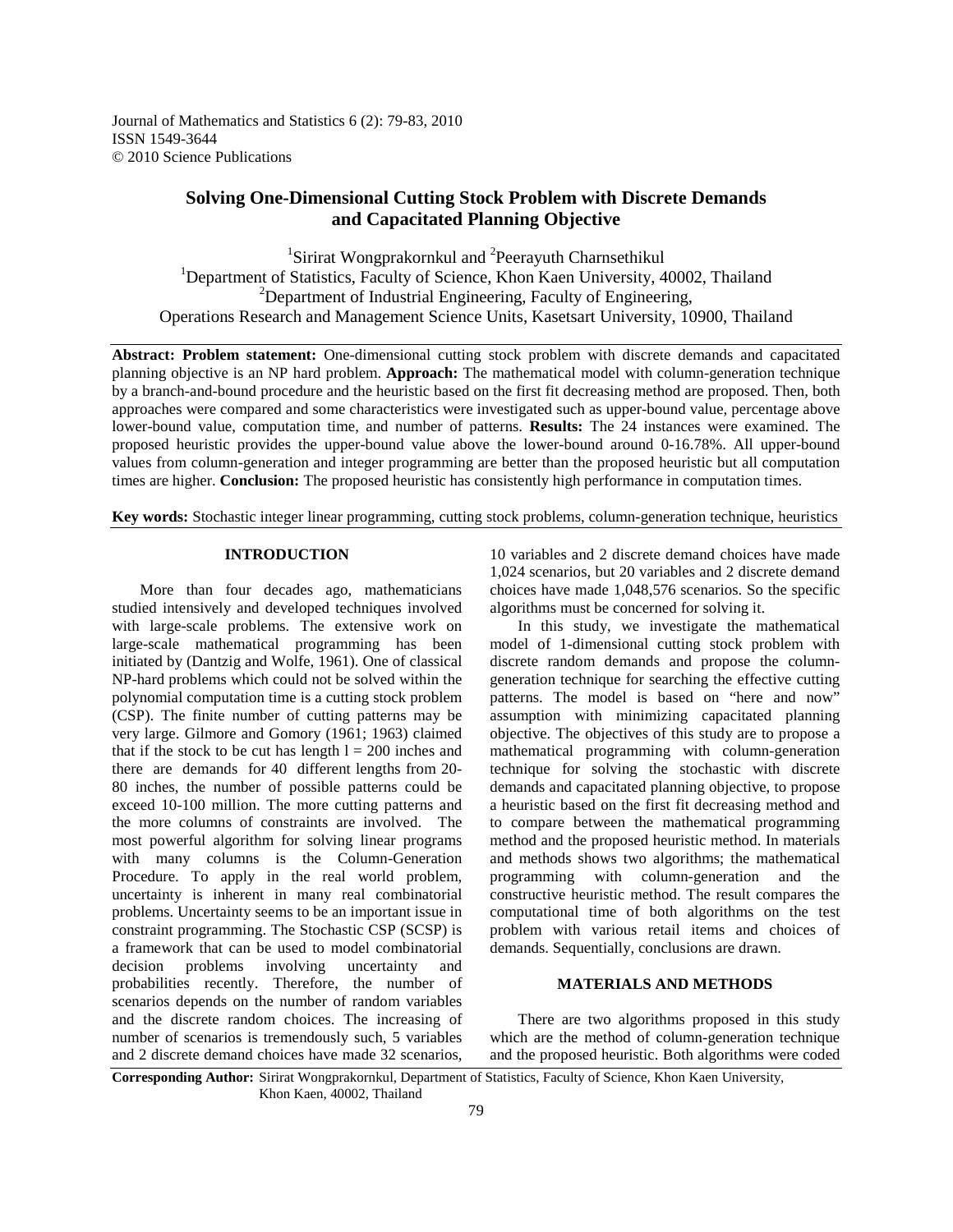in the C++ programming and run on Pentium 4, 256 MB, 2.4 GHz. The column-generation procedure is linked with LINGO 6.0 solver. Their methodologies can be shown as follows:

**The mathematical programming with columngeneration technique:** Consider the 1D-CSP with discrete demands and minimized capacitated planning objective. The following assumptions are made:

- There is different length of items to be cut from a stock
- Each item has associated a certain length
- Each cutting pattern for a stock are not limited in the number of knives, but the sum of length of items are not exceed a length of stock
- The discrete demands are considered
- The cost of capacity planning such as raw material or stock, inventory and backorder costs are considered

 To describe the problem, we introduce the following notations:

- $k$  = Index for stock lengths  $(k = 1, ..., K)$
- $m =$  Index for retail items (m = 1, ..., M)
- $L_k$  = The length of stock k; (k = 1, ..., K)
- $l_m$  = The length of item m; (m = 1, ..., M)
- $g_k$  = The cost of stock k
- $R_k$  = Amount of stock k available
- $p = \text{Index}$  for patterns
- $P_k$  = The number of feasible patterns for stock k
- $a_{mkp}$  = The number of strips of item m cut in pattern p

for stock length k, fulfilling 
$$
\sum_{m=1}^{M} l_m a_{mkp} \leq L_k
$$

s = Index for scenario of discrete demands  $(s = 1, ., S)$ 

$$
F_{ms} = \text{The probability of demand of item m at a}
$$
\nscenario s, it equals

\n
$$
\prod_{h=1}^{H} f_{hm}
$$

- $h$  = Index for choices of discrete random demands  $(h = 1, ..., H)$
- $f_{hm}$  = The probability of choice h of item m
- $I_{\text{ms}}$  = The inventory units of item m at scenario s
- $T_{\text{ms}}$  = The inventory costs of item m at scenario s
- $B_{\text{ms}} =$  The backorder units of item m at scenario s
- $A_{\text{ms}}$  = The backorder units of item m at scenario s
- $D_{\text{ms}}$  = The demand of item m at scenario s
- $x_{kp}$  = Decision variables that represent the number of times pattern p of stock k is used

Minimize:

$$
\sum_{k=1}^{K} \sum_{p=1}^{Pk} g_k x_{kp} + \sum_{m=1}^{M} \sum_{s=1}^{S} F_{ms} (T_{ms} I_{ms} + A_{ms} B_{ms}) \hspace{2cm} (1)
$$

Subject to:

$$
\sum_{p=1}^{P_k} x_{kp} \le R_k \ \forall k
$$
 (2)

$$
\sum_{k=1}^{K} \sum_{p=1}^{P_k} a_{mkp} x_{kp} - I_{ms} + B_{ms} = D_{ms}, \forall m, \forall s
$$
 (3)

$$
x_{kp} \geq 0, \,\forall k, p \tag{4}
$$

For a large instance,  $P_k$  can be extremely large. To reduce the number of  $P_k$ , we are not adding all feasible patterns in the model, but selecting some necessary patterns p\* that maximized its dual objective function. To determine  $a_{mk^*p^*}$  we develop the knapsack based model using the simplex multipliers obtained from (1- 4) as follows:

- $e_k$  = The simplex multipliers of the used stock k from constraints (2)
- $r_{\rm ms}$  = The simplex multipliers of the item m from constraints (3)
- $a_{mk^*p^*}$  = The obtained variable that defined number of strips of item m cut in pattern p\* for stock length k\*
- $q_k$  = The used stock length;  $q_k \in \{0,1\}$
- if  $q_k = 1$  then the stock length k is used. Otherwise, the stock length k is not used

Minimize:

$$
V = \sum_{k=1}^{K} (g_k - e_k) q_k - \sum_{s=1}^{S} \sum_{m=1}^{M} r_{ms} a_{mk^*p^*}
$$
 (5)

Subject to:

$$
\sum_{m=1}^{M} 1_m a_{mk^*p^*} \le \sum_{k=1}^{K} L_k q_k
$$
 (6)

$$
\sum_{k=1}^{K} q_k = 1 \tag{7}
$$

 $a_{mk*n*} \ge 0$  and integer,  $m = 1, ..., M$  (8)

 $q_k \ge 0$  and binary,  $k = 1,...,K$  (9)

 The obtained output from (5-9) is a new legitimate cutting pattern and introduced into model (1-4) as a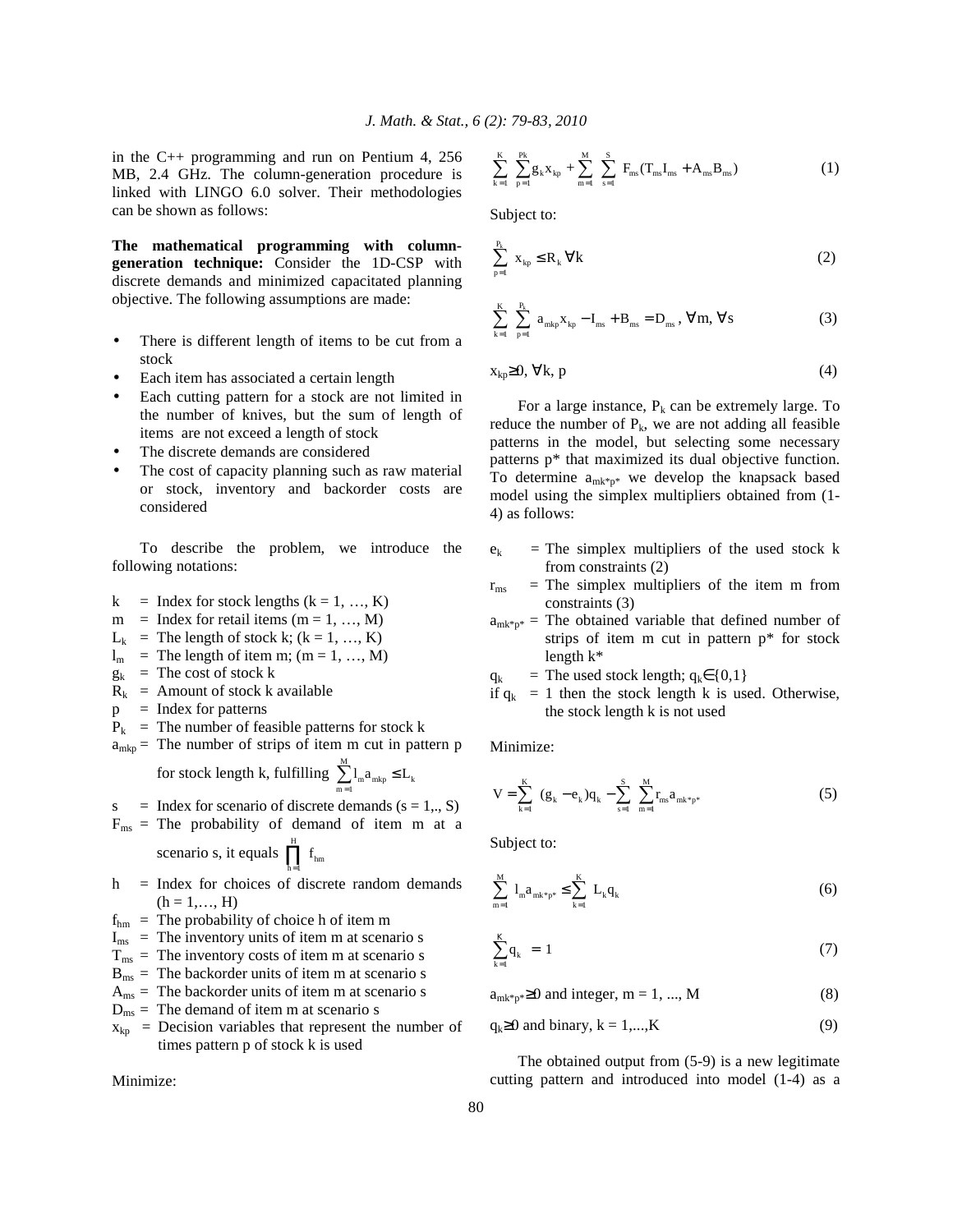new basis column. The new cutting pattern is to be adding until the objective dual values V from  $(5) \geq 0$ , the current column is proven to be globally linear programming optimal point. For a profound description of the column-generation (CG) procedure for cutting stock problems, Lasdon (1970). To illustrate this CG procedure, a flow chart is shown in Fig. 1.

Since the obtained  $x_{kp}$  from globally linear programming optimal point usually are not integer therefore, the branch-and-bound procedure is applied for selecting integer values of  $x_{kp}$  by the same basis column. The obtained integer solution from the branchand-bound procedure by the same basis column or necessary patterns are not providing the optimality that proven by solving all the feasible patterns, but it nearly the optimal value than the other heuristics.

**The constructive heuristic method:** Although the column-generation approach provides the nearly optimal solution, variables and constraints increase drastically when increasing the number of items and the chance of discrete demand. Therefore, the obtained solution from the column-generation approach is not always attainable within the allowable time.



The proposed heuristic is based on first fit decreasing method of Bin Packing problem (Brandimarte and Villa, 1995). Items are sorted in such a way that the longer item is selected before others. The outline of the algorithm has been shown in Fig. 2.

The algorithm is presented in the following steps:

- **Step 1:** Selected the longest length item from the item list and the stock size of lowest cost from the stock list. Go to Step 2
- **Step 2:** Knifed the selected item on the selected stock size from step 1 until the remainder length of stock size is not sufficient. Go to Step 3
- **Step 3:** From the remainder length of stock size, searching the longest length item that sufficient from all items and knives it as step 2. Repeated this step until the remainder length is zero or the item are not selected. Go to Step 4
- **Step 4:** Adding one cutting pattern from step 3 to the pattern list. Remove the longest length item from the item list. If the item list is empty go to Step 5, else return to Step 1



Fig. 1: Flow chart of column-generation procedure for the problem

Fig. 2: Flow chart of the heuristic for the problem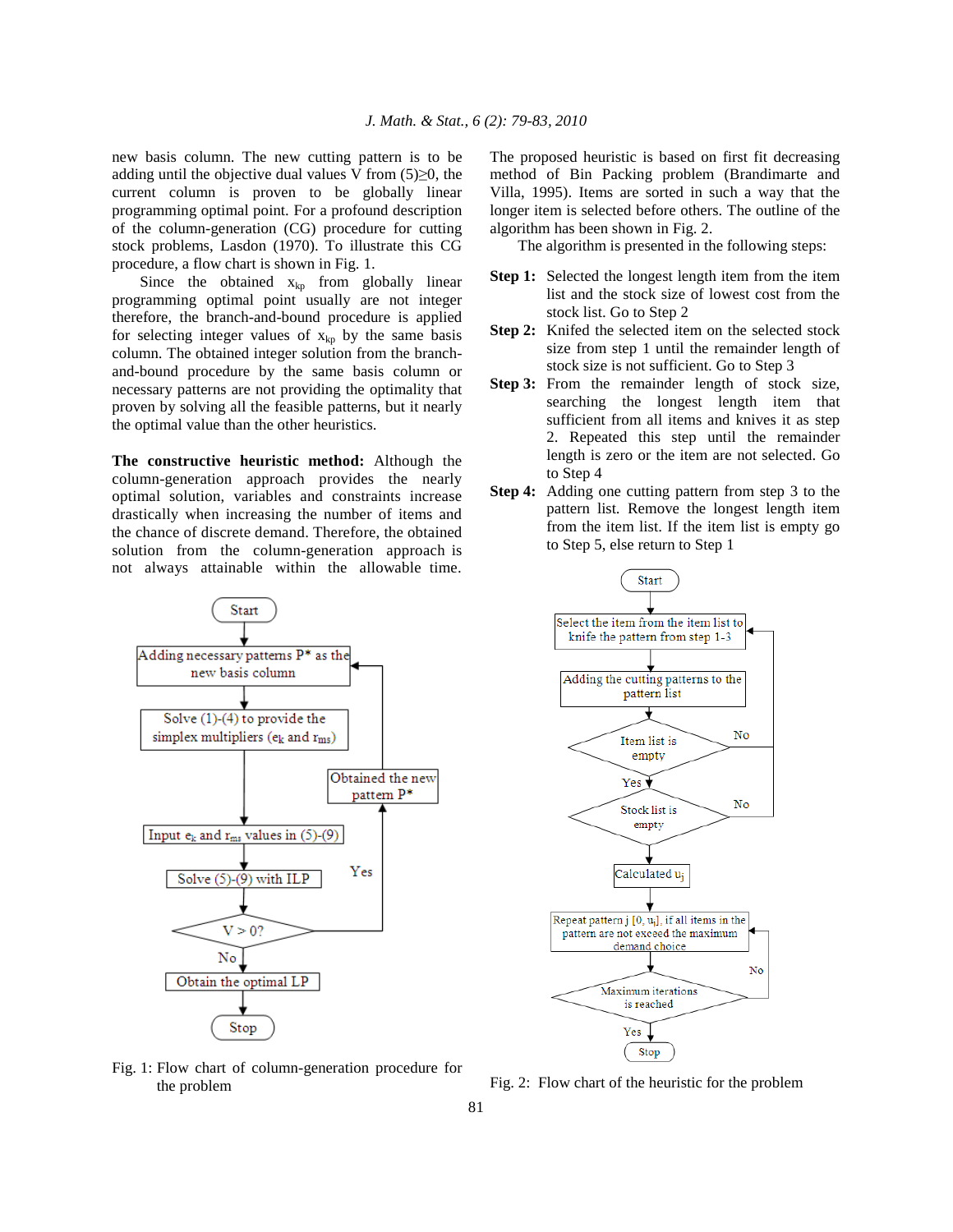- **Step 5:** Return all items into the item list but remove the stock size of lowest cost from the stock list. If the stock list is empty go to Step 6, else return to Step 1
- **Step 6:** From all patterns in the pattern list, calculated the maximum usage value of pattern  $i(u_i)$  as:
	- $\overline{d}_z$  = Average demand of item z

 $n_z$  = Number of knives of item z

$$
u_j = \frac{\overline{d}_z}{n_z} \tag{10}
$$

And set the iteration index as 1 then go to Step 7.

- **Step 7:** Sorting the pattern from the pattern list as randomly. If all items in the selected pattern j are not exceed the maximum demand choices, then repeat the selected pattern j from the sorting order randomly between  $0$  and  $u_j$ . If the pattern in the last order is reached, then calculated cost as objective (1). Go to Step 8
- **Step 8:** If the maximum iteration is reached then STOP else increasing the iteration index and go to Step 7

#### **RESULTS**

 The 24 instances were considered and separated into 3 groups of eight instances. The first group is performed with 10 retail items; all items are 2 choices of demands with 50% of probability. For each instance, all items have the same demand are such (50, 130), (50, 120), (50, 110), (50, 100), (50, 90), (50, 80), (50, 70),

Table 1: Eight instances with 10 retail items and 2 varied demands

(50, 60). All possible scenarios are 1,024. The second group is performed with 6 retail items; all items are 3 choices of demands with probabilities 0.3, 0.3, and 0.4, respectively. For each instance, all items having the same demand are such (50, 90, 130), (50, 90, 120), (50, 90, 110), (50, 80, 130), (50, 80, 120), (50, 80, 110), (50, 70, 130), (50, 70, 120). All possible scenarios are 729. The last group is performed with 5 retail items; all items have 4 choices of demands with probabilities 0.3, 0.3, 0.2, and 0.2, respectively. For each instance, all items have the same demand are such (50, 70, 100, 130), (50, 70, 100, 120), (50, 70, 90, 130), (50, 70, 90, 120), (50, 70, 90, 110), (50, 80, 100, 130), (50, 80, 100, 120), (50, 80, 90, 120). All possible scenarios are 1,024. For all instances, the stock length is 400, the stock cost is 100, the limited of stocks is 1000, inventory cost is 10 and backorder cost is 50.

 The lower-bound is computed by solving linear programming model (1-4). The limited time for a branch-and-bound procedure to obtain all integer solutions is 360 seconds. For the proposed heuristic, we set the maximum iterations of randomly generate the repeated cutting pattern to 10.

 In order to compare the performance between column-generation technique and proposed heuristic, the upper-bound value and computation times are shown in Table 1-3. From the results, the proposed heuristic provides the upper-bound value above the lower-bound 0.00-16.78% approximately. The upperbound value from column-generation and integer programming is better than the proposed heuristic but the computation times are higher.

|        |    |                           |       | Column generation $+ ILP$ |            |          | Proposed heuristic |            |          |                 |  |
|--------|----|---------------------------|-------|---------------------------|------------|----------|--------------------|------------|----------|-----------------|--|
|        |    | Problem Demand 1 Demand 2 | UB    | LB                        | Time (sec) | Patterns | UB                 | Time (sec) | Patterns | Above LB $(\%)$ |  |
| Test 1 | 50 | 130                       | 35700 | 35687                     | 360        | 19       | 39290              | 29         | 10       | 10.10           |  |
| Test 2 | 50 | 120                       | 33250 | 33212                     | 360        | 18       | 36200              | 29         | 10       | 9.00            |  |
| Test 3 | 50 | 110                       | 30620 | 30620                     | 153        | 19       | 33690              | 29         | 10       | 10.03           |  |
| Test 4 | 50 | 100                       | 28140 | 28140                     | 83         | 18       | 31220              | 29         | 10       | 10.95           |  |
| Test 5 | 50 | 90                        | 25670 | 25670                     | 74         | 18       | 28160              | 29         | 10       | 9.70            |  |
| Test 6 | 50 | 80                        | 23200 | 23200                     | 79         | 18       | 26470              | 29         | 10       | 14.09           |  |
| Test 7 | 50 | 70                        | 20720 | 20720                     | 82         | 18       | 23050              | 29         | 10       | 11.25           |  |
| Test 8 | 50 | 60                        | 18240 | 18240                     | 76         | 18       | 21300              | 29         | 10       | 16.78           |  |

**Note:** Time (sec): Computing times in seconds; Patterns: The number of generated cutting patterns

| Table 2: Eight instances with 6 retail items and 3 varied demands |          |                   |              |       |                           |            |          |                    |            |          |                  |
|-------------------------------------------------------------------|----------|-------------------|--------------|-------|---------------------------|------------|----------|--------------------|------------|----------|------------------|
|                                                                   |          |                   |              |       | Column generation $+ ILP$ |            |          | Proposed heuristic |            |          |                  |
| <b>Problem</b>                                                    | Demand 1 | Demand 2 Demand 3 |              | UB    | LB                        | Time (sec) | Patterns | UB                 | Time (sec) | Patterns | Above LB $(\% )$ |
| Test 9                                                            | 50       | 90                | $30^{\circ}$ | 18374 | 18374                     | 179        |          | 19596              | 29         |          | 6.65             |
| Test 10                                                           | 50       | 90                | 120          | 17174 | 17174                     | 179        |          | 18350              | 29         | h        | 6.85             |
| Test 11                                                           | 50       | 90                | 110          | 15974 | 15974                     | 179        |          | 17050              | 29         | h        | 6.74             |
| Test 12                                                           | 50       | 80                | !30          | 17940 | 17940                     | 33         |          | 19586              | 29         | h        | 9.18             |
| Test 13                                                           | 50       | 80                | 120          | 18034 | 18034                     | 33         |          | 18034              | 29         |          | 0.00             |
| Test 14                                                           | 50       | 80                | 110          | 16656 | 16656                     | 33         |          | 16656              | 29         |          | 0.00             |
| Test 15                                                           | 50       | 70                | -30          | 17560 | 17560                     | 120        |          | 19010              | 29         |          | 8.26             |
| Test 16                                                           | 50       | 70                | 120          | 16360 | 16360                     | 120        |          | 17964              | 29         |          | 9.80             |

**Note:** Time (sec): Computing times in seconds; Patterns: The number of generated cutting patterns